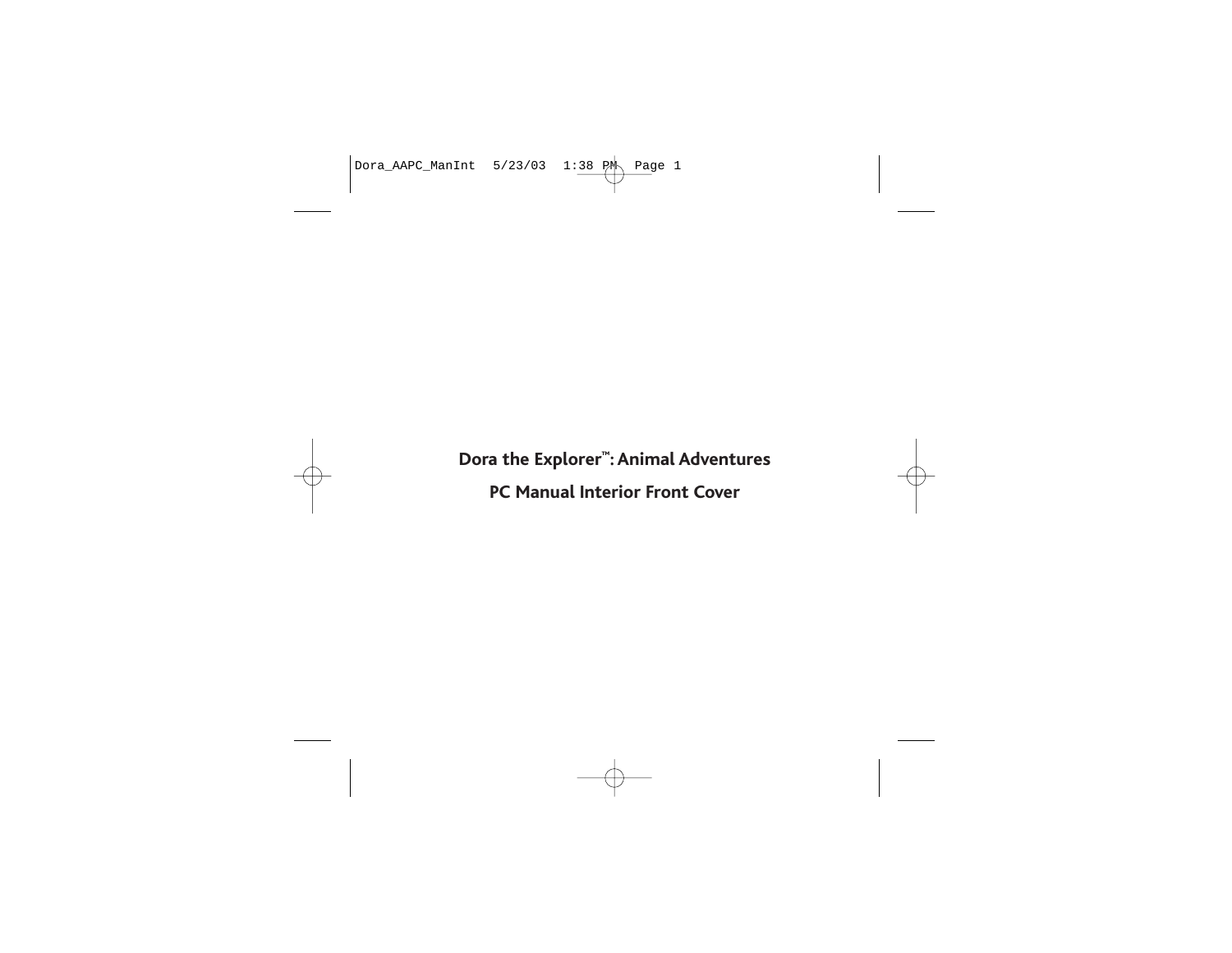# TABLE OF CONTENTS

| System Requirements 3                                           |
|-----------------------------------------------------------------|
|                                                                 |
|                                                                 |
| Welcome to Dora the Explorer <sup>™</sup> : Animal Adventures 5 |
|                                                                 |
|                                                                 |
|                                                                 |
|                                                                 |
|                                                                 |
|                                                                 |
|                                                                 |
|                                                                 |
|                                                                 |
|                                                                 |
|                                                                 |
|                                                                 |
|                                                                 |
|                                                                 |
|                                                                 |

# FIRST THINGS FIRST

# The ReadMe File

The *Dora the Explorer*™: *Animal Adventures* CD-ROM game has a ReadMe file where you can view both the License Agreement and updated information about the game. We strongly encourage you to take the time to read this file in order to get the benefit of changes made after this manual went to print.

You can view this file during installation of the game. To view this file after you install the game, double-click on it in the Animal Adventures directory found on your hard drive (usually C:\Program Files\Atari\Animal Adventures). You can also view the ReadMe file by first clicking on the Start button on your Windows® 98/Me/2000/XP taskbar, then on Programs, then on Atari, then on Animal Adventures, then on the ReadMe item.

### System Requirements

| Operating System:      | Windows® 98/Me/2000/XP                                  |
|------------------------|---------------------------------------------------------|
| Processor:             | Pentium® II 300 MHz or higher                           |
| Memory:                | 32 MB RAM (64 MB RAM for XP)                            |
| Hard Disk Space:       | 90 MB Free                                              |
| <b>CD-ROM Drive:</b>   | 8X Speed                                                |
| Video:                 | 8 MB Windows® 98/Me/2000/XP-compatible SVGA video card* |
| Sound:                 | Windows® 98/Me/2000/XP-compatible sound card*           |
| DirectX <sup>®</sup> : | DirectX <sup>®</sup> version 9.0 (included) or higher   |
|                        |                                                         |

\* *Indicates device should be compatible with DirectX*® *version 9.0 or higher*.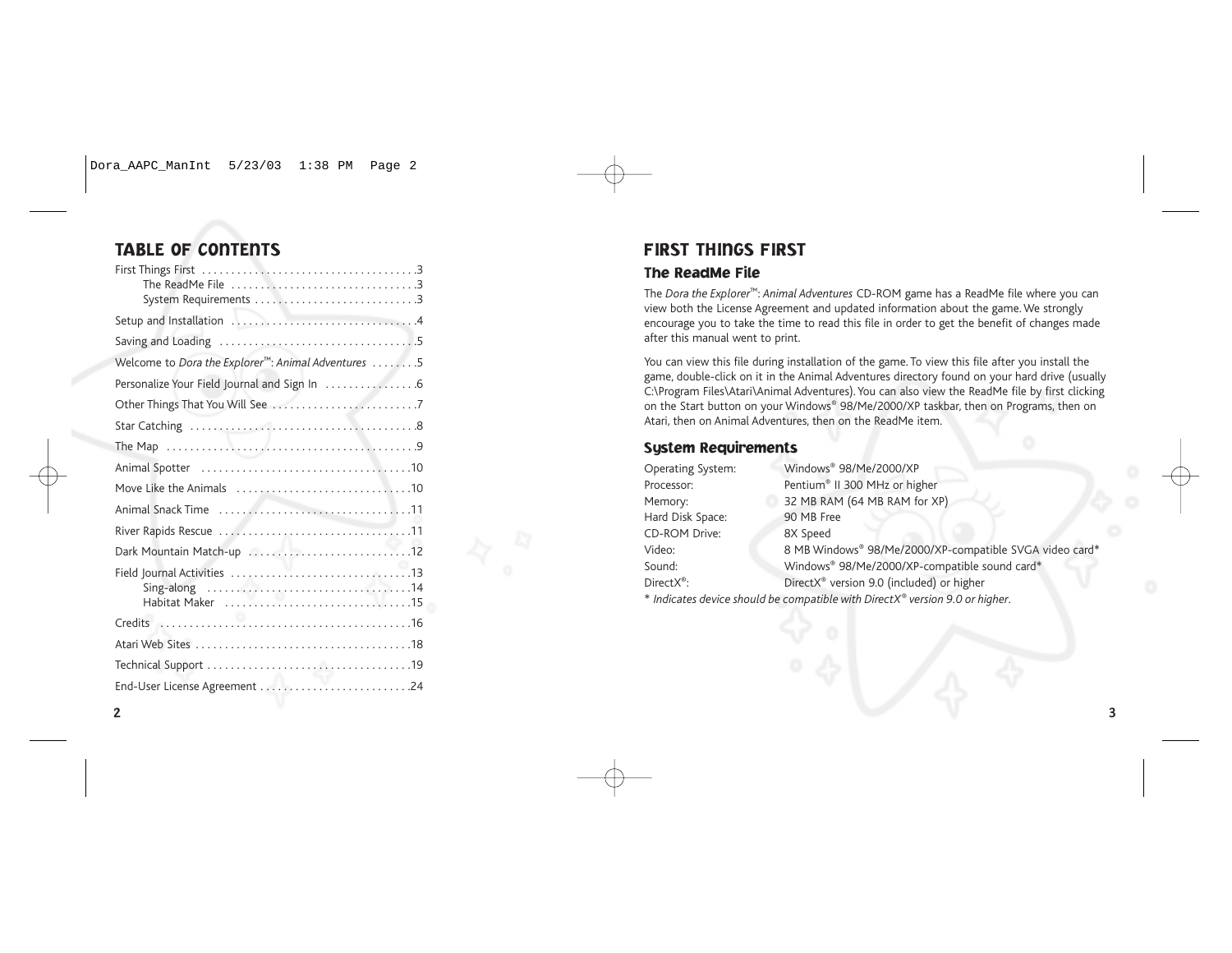# SETUP AND INSTALLATION

1. Start Windows® 98/Me/2000/XP.

- 2. Insert the *Dora the Explorer*: *Animal Adventures* CD-ROM game disc into your CD-ROM drive.
- 3. If AutoPlay is enabled, a title screen should appear. Click on the Install button to install the game. If AutoPlay is not enabled, or the installation does not start automatically, click on the Start button on your Windows® taskbar, then on Run. Type D:\Setup and click on OK. **Note:** If your CD-ROM drive is assigned to a letter other than D, substitute that letter.
- 4. Follow the remainder of the on-screen instructions to finish installing the *Dora the Explorer*: *Animal Adventures* CD-ROM game.
- 5. Once installation is complete, double-click on the Animal Adventures game icon on your desktop to start the game.

**Note:** You must have the *Dora the Explorer*: *Animal Adventures* game disc in your CD-ROM drive to play.

### **Installation of DirectX®**

The *Dora the Explorer*: *Animal Adventures* CD-ROM requires DirectX® 9.0 or higher in order to run. If you do not have DirectX® 9.0 or higher installed on your computer, click "Yes" when asked if you would like to install it.

### SAVING AND LOADING

Once you start the game and enter your name, your progress is automatically saved whenever you complete an activity.

To start the game where you last left off, click on your Field Journal at the Sign-In screen, then click on the **Let's go! ¡Vámonos!** button.

# WELCOME TO *DORA THE EXPLORER*™: *ANIMAL ADVENTURES*

Journey into the rainforest with Dora, Boots and her cousin Diego, and discover all sorts of animals! Meet creatures that live in the rainforest, swim in the river or stay awake all night. You can help Dora reunite baby animals with their mothers, snap photographs for your Field Journal and waterski with a pink river dolphin. It's time to catch a star, sing and dance, and feed the animals — so let's go! ¡Vámonos!

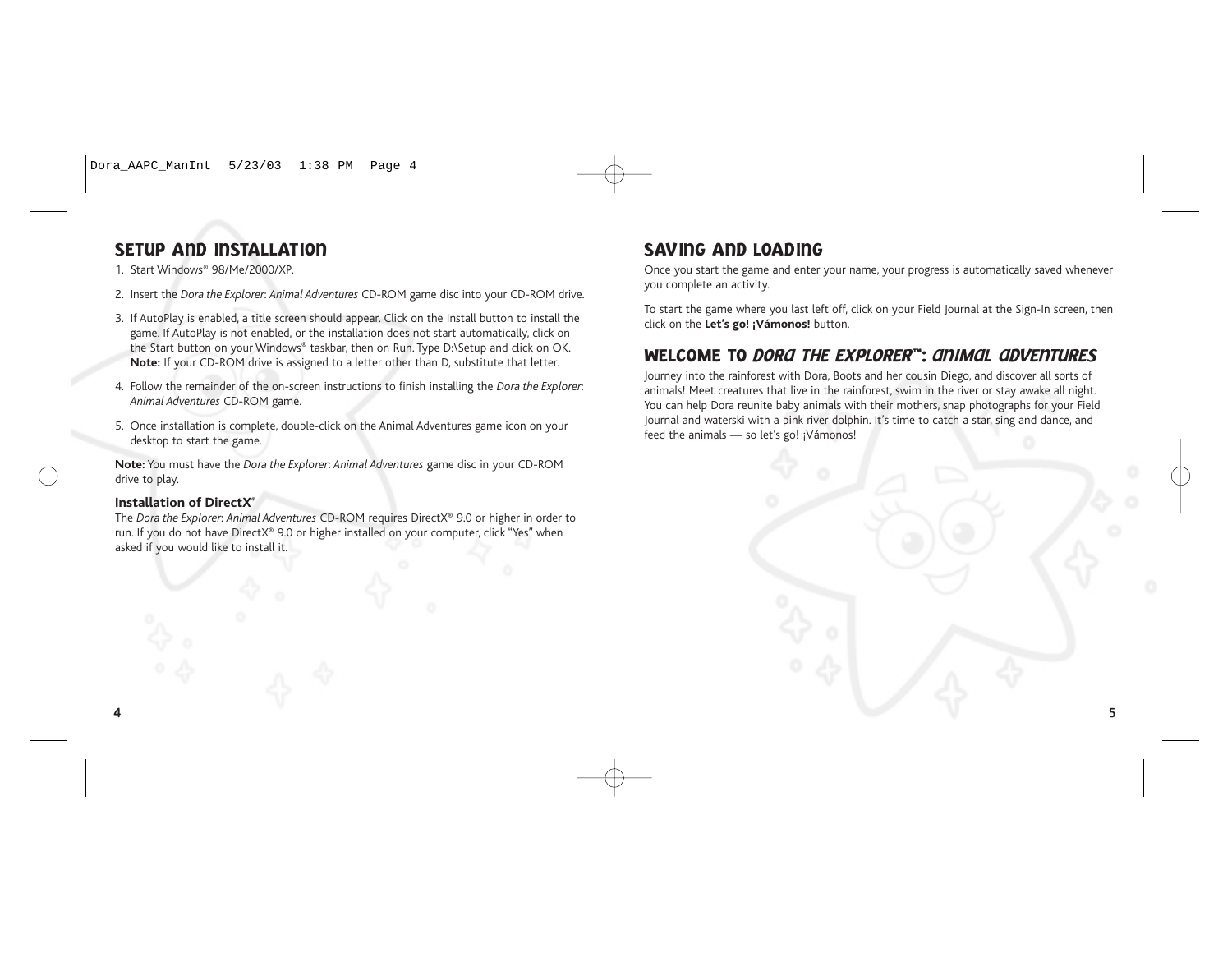# PERSONALIZE YOUR FIELD JOURNAL AND SIGN IN



Join Dora, Boots and Diego for Animal Adventures! All sorts of wild discoveries await you!

### **What color do you want your Field Journal to be?**

You can make your Field Journal any color by clicking on a paint color on the left side of the screen.

### **What is your name?**

Click on the letters of your name, or type them on the keyboard.

### **What animal would you like to put on the cover of your Field Journal?**

Move the cursor over the animal you like the best, then click on it to pick it.

**Scroll Arrows** – Click on these to scroll through the Field Journals and find your saved game.

Let's Go! ¡Vámonos! – Once you have signed in (or found your saved game), click on this to start the game.

**Stop Sign** – Click on this if you wish to stop playing. Once you have clicked on the Stop Sign, click on YES to quit and return to the desktop.

**Trash Can** – Click on this to erase a saved game. Once you have clicked on the Trash Can, click on YES to erase the game.

**Note:** To change your Field Journal at any time, click on the back arrow to get to the Map, then click on the back arrow again to return to the Sign-In screen. From there, you can click on the name field to make the alphabet window active, then click on the letters or type them on your keyboard to enter a new name. You can also change the color of your Field Journal or change the animal on the cover.

# OTHER THINGS THAT YOU WILL SEE

**Back Arrow** – Click on this arrow to go back to the Map (or to return to the game from your Field Journal).



**Map** – Click on the Map to go to the locations screen (see The Map section on page 9 for details).

**Difficulty Level** – There are three difficulty settings: Level 1 (Junior Explorer – the default setting), Level 2 (Explorer) and Level 3 (Super Explorer). If you find that any of the games are too hard or too easy, click on the yellow arrow to go back to the Map. Then click on a number to increase or decrease the difficulty setting. 6 and the contract of the contract of the contract of the contract of the contract of the contract of the contract of the contract of the contract of the contract of the contract of the contract of the contract of the cont

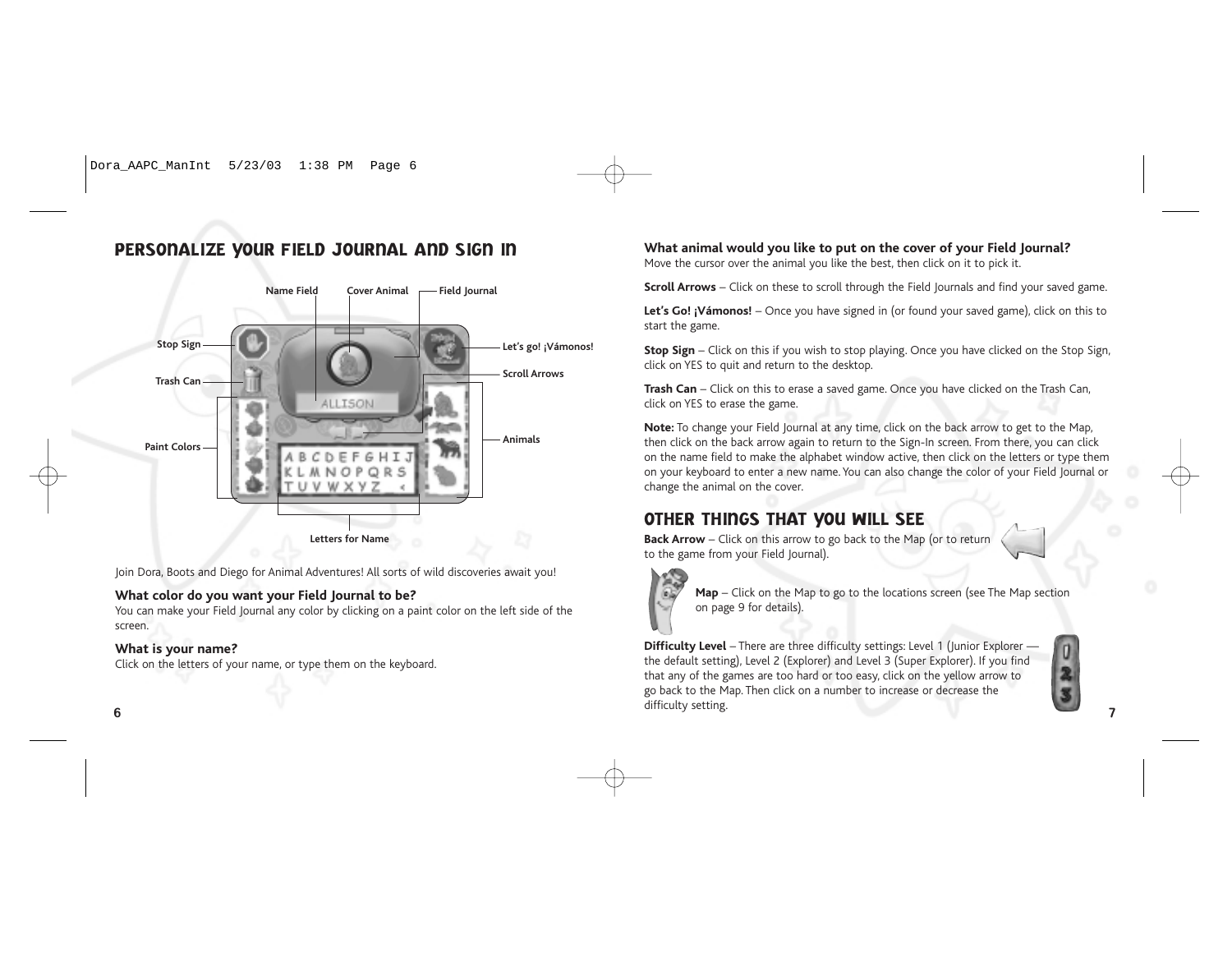

**Field Journal** – Click on the Field Journal to sing with Dora or make animal habitats (see the Field Journal Activities section on page 13 for details).

**Camera** – When your cursor turns into a Camera, click your mouse to take a picture. Later, you can place the animal's picture in a habitat that you create (see the Habitat Maker section on page 15 for details).





**Star** – Try to catch the stars by clicking on them. As you click on the stars, they will fly into Backpack's special Star Pocket (see the Star Catching section below for details).

**Backpack** – Click on Backpack to count the number of stars you have collected (see the Star Catching section below for details).



# STAR CATCHING

Click on Backpack whenever you want to count the stars you have collected. Click on the big blue star to count the stars in English. Click on the big orange star to count in Spanish. Then click on each star, one at a time, to count them all. How many did you find? **Note:** When you are counting stars you caught, the game in progress is paused.



# THE MAP

There are seven different locations to visit, each with a game to play:



When you complete any of the games, the Fiesta Trio will come out and give you a special musical fanfare!

**Note:** The first time you play each of the games, you will not be able to skip the instructional voiceover narration. However, when replaying, you can click your mouse at any time to skip these instructions. In addition, if you wish to skip any animation sequences, you can do so by clicking your mouse.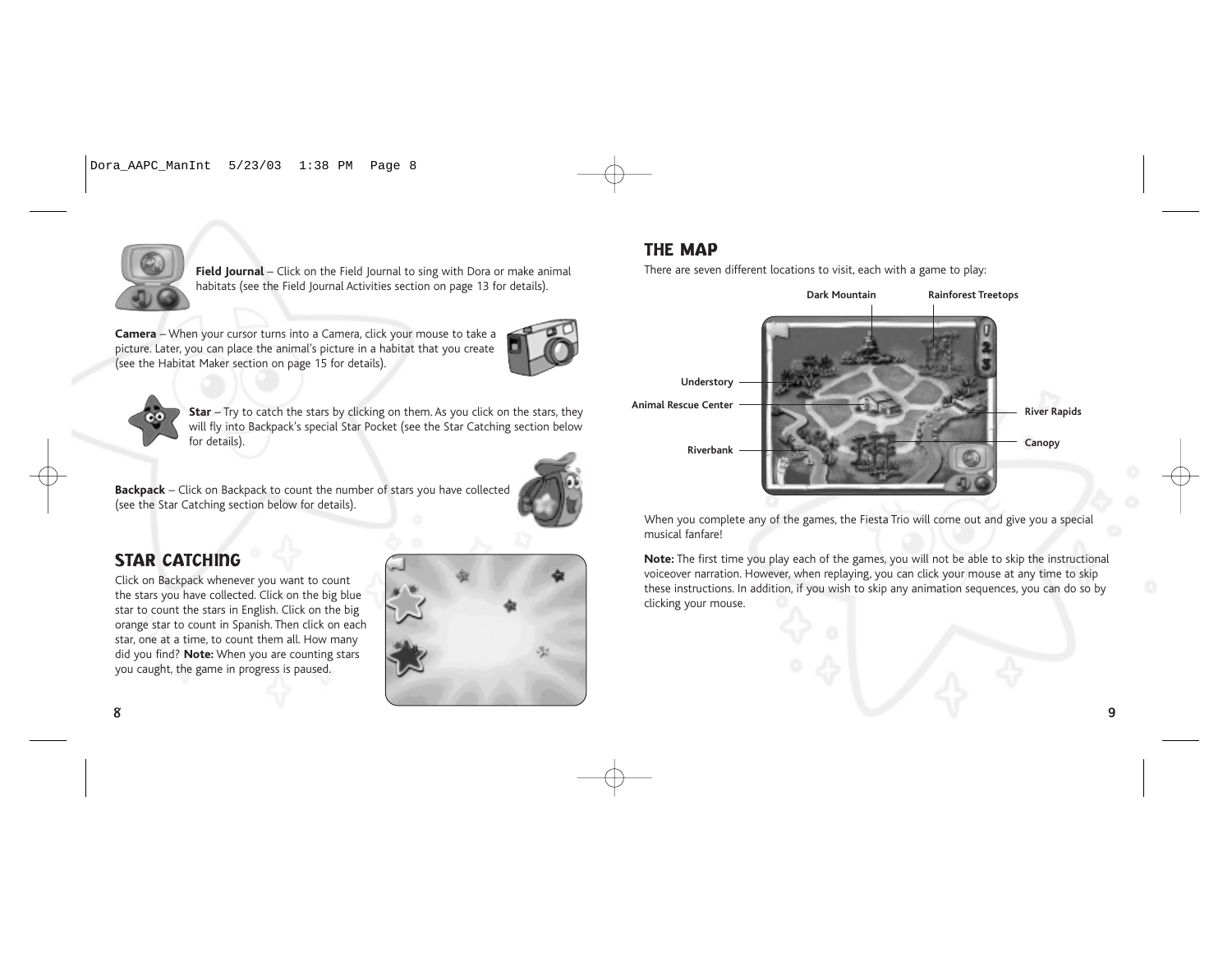# ANIMAL SPOTTER

### Skills:

- Visual Analysis
- Guessing
- Logic

**Along the Riverbank,** you can look for a Jabiru Stork, a Caiman, an Anaconda, a Giant Anteater, a Tapir and a Capybara.

**In the Understory,** you can look for a Fruit Bat, a Hummingbird, a Leaf Cutter Ant, a Lizard, a Tree Frog and a Jaguar.

**Up in the Canopy,** you can look for a Howler Monkey, a Macaw, a Condor, a Squirrel Monkey, a Plate-billed Toucan and a Blue Morpho Butterfly.

While you're looking for rainforest animals, watch out for Swiper. He might try to swipe your Field Journal!

# MOVE LIKE THE ANIMALS

### Skills:

- Spatial
- Interpersonal
- Logic

Some baby animals got lost in the Rainforest Treetops during the Big Storm! Help Dora rescue the babies so they can meet their mommies back at the Rescue Center. Click on an animal at the bottom of the screen to help Dora move like that animal. For example, she may

have to hop like a frog or climb like a spider to get past something. You might have to click on Gusty the Explorer Star to help you get to certain places! 10 11



# ANIMAL SNACK TIME Skills:

# • Counting

- Number value
- Classification by color

The animals at the Rescue Center are hungry, and ready for a snack. Diego will help you translate what each animal wants to eat. Click on the food that the animal wants, then click on the animal who wants it. Help Diego figure out the foods each animal likes!

# RIVER RAPIDS RESCUE

# Skills:

- Visual sorting
- Spatial
- Interpersonal

Diego has sent a Pink Amazon River Dolphin to help Dora and Boots rescue a baby animal that has been stranded by the Big Storm. They ask Saltador the Explorer Star to help them avoid big obstacles in

the river. Move your mouse up and down to move Dora and Boots as they are pulled by the Pink Amazon River Dolphin. Click your mouse to have Saltador help Dora and Boots jump high over things that are in the way.



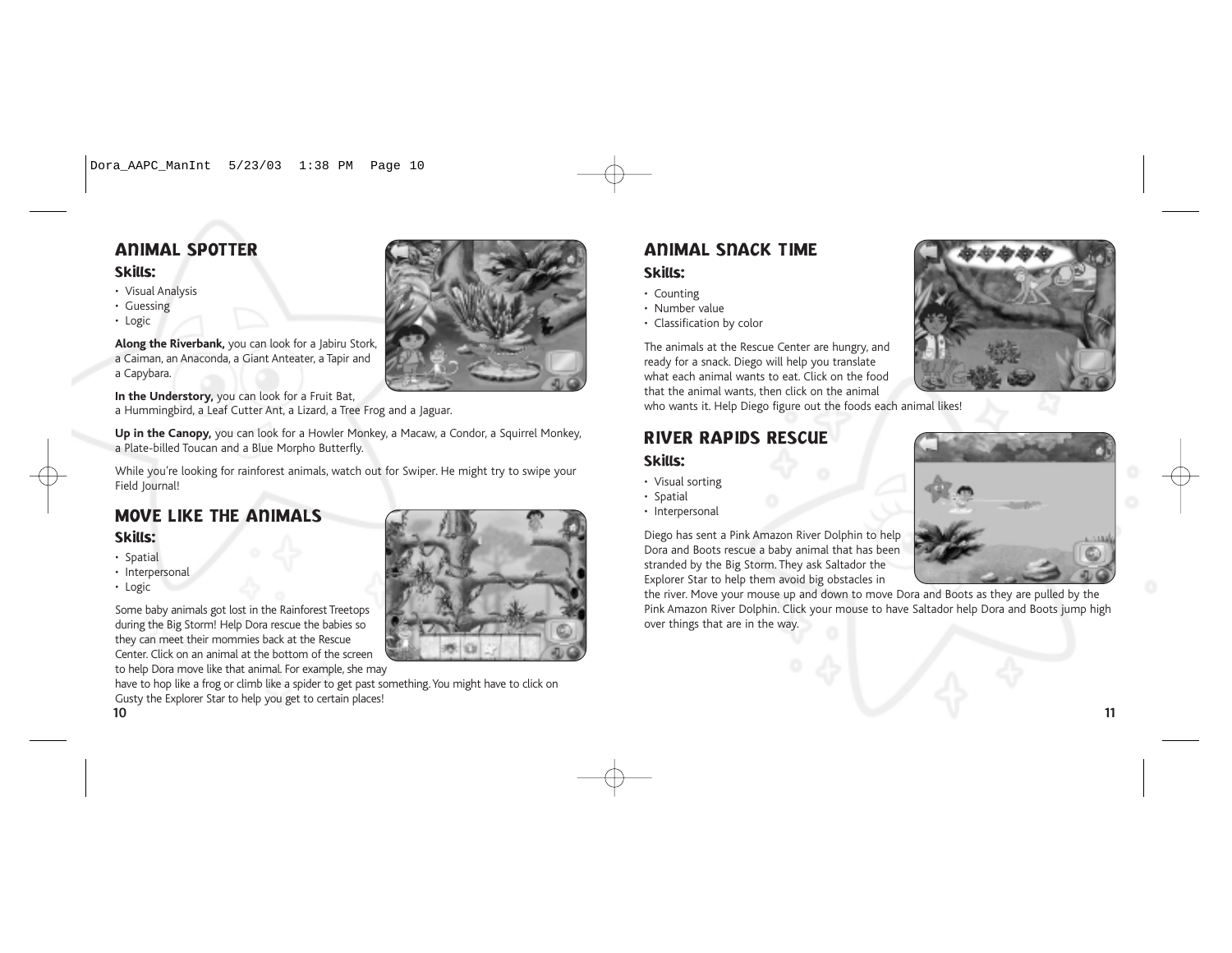# DARK MOUNTAIN MATCH-UP

### Skills:

- Visual sorting
- Matching

The Big Storm has blown so hard that some animal pairs have been separated. These animals are nocturnal (they are awake at night and they sleep during the day), so you'll have to look for them in the dark. Use Glowy the Explorer Star to light up the places

where the animals are hiding. Then click on a pair of animals that match! You can match up the Cane Toads, the Tapirs, the Prehensile Tail Porcupines, the Ocelots, the Emerald Tree Boas and the Two-toed Sloths.



# FIELD JOURNAL ACTIVITIES



To sing and dance with Dora and her friends, click on your Field Journal. Then click on the Sing-along button to go to the music video screens (see the Sing-along section on page 14 for details).

To create environments for the animals you have found, click on your Field Journal. Then click on the Habitat Maker button (see the Habitat Maker section on page 15 for details).

**Note:** When you are in your Field Journal, the game in progress is paused.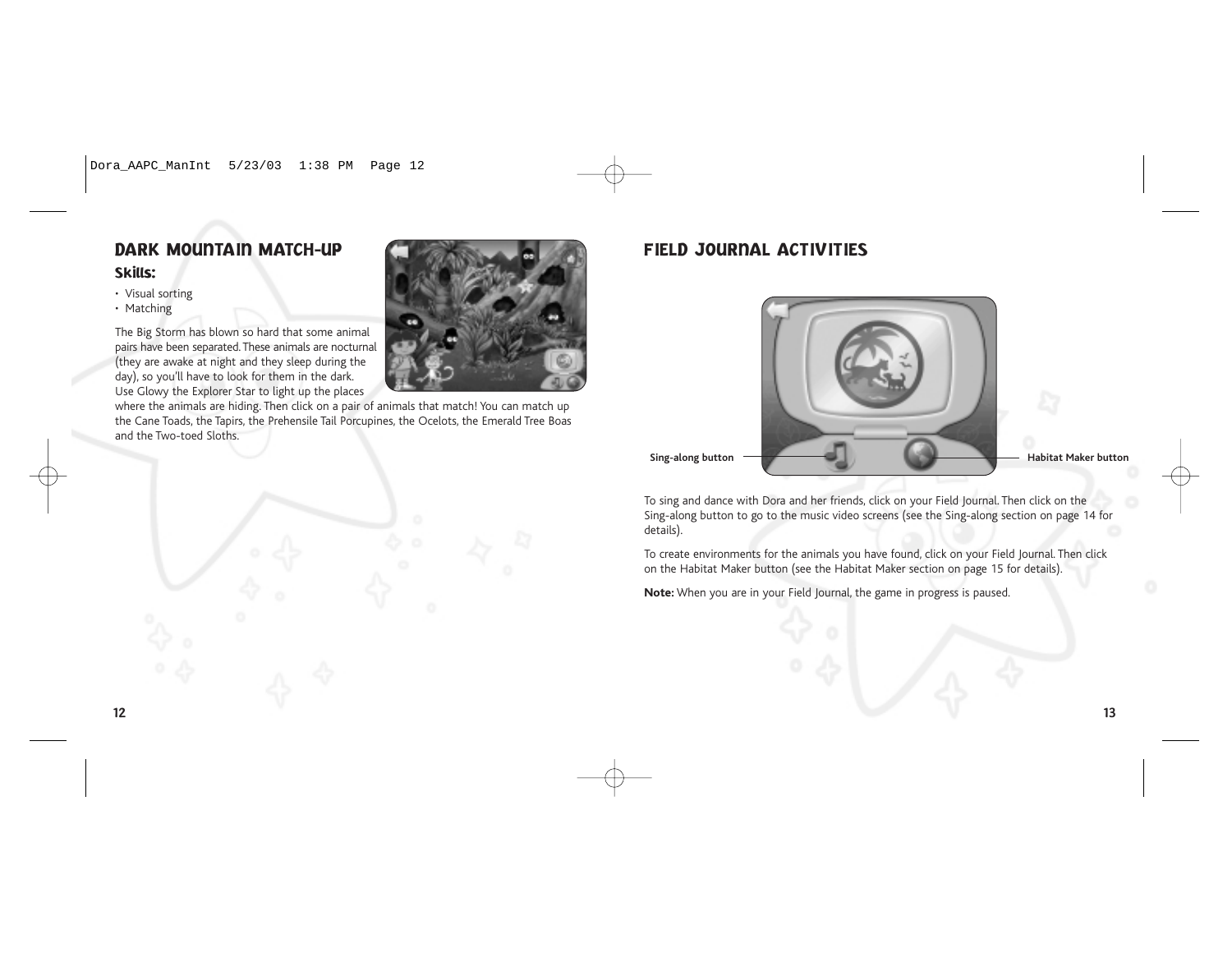# Sing-along

Click on the Music Notes button on the left to play a music video. Click on the arrow on the right to go to the next song. ¡Excelente!



Backpack's Theme

### Habitat Maker



**Back Arrow** – Click on this to go back to your Field Journal.

**Stickers** – Click on a sticker and move it to the habitat by moving your mouse, then click your mouse again to place it. If you have taken pictures of animals in other areas with your camera, you will see them here.

**Habitat Picker** – Click on these tabs to try new habitats and stickers.

**Eraser** – Click on the Eraser button to erase the last sticker you placed.

**Trash Can** – Click on the Trash Can button to delete all stickers from the habitat so that you can start over.

**Printer** – Click on the Printer button to print your habitats. ¡Fantástico! **Note:** You must have a printer installed and attached to your computer in order to print the habitats you make.

Be sure to keep your ears open! Diego might have something interesting to tell you.

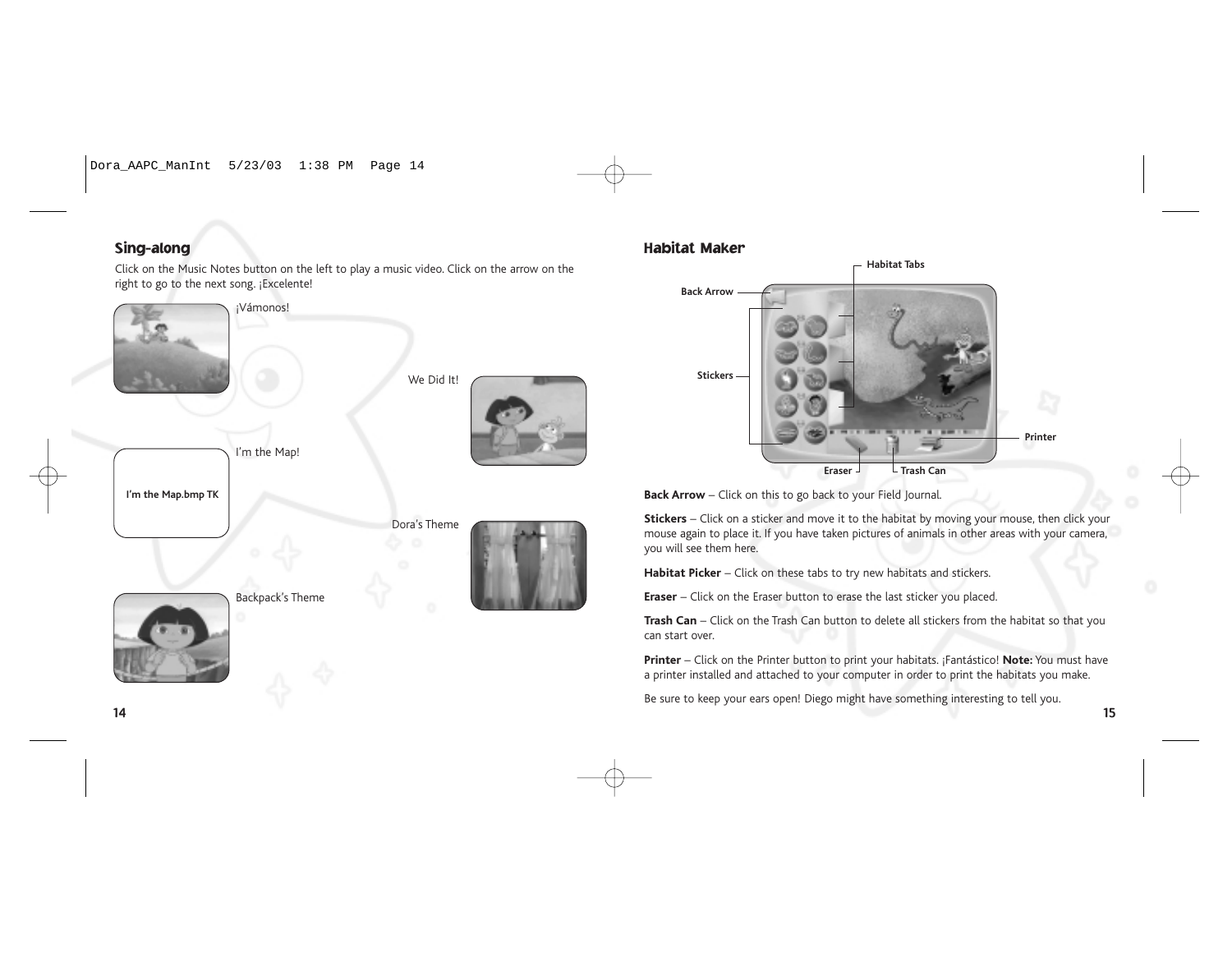# **CREDITS**

Atari Matthew Sughrue *Producer* Dan DeOreo *Senior Game Designer* Stacy Hendrickson *Executive Producer* Elizabeth Stringer *Senior Producer* Paul Hellier *Director of Technology* Petrina McPhee *Director of Marketing* Steve Martin *Director of Creative Services* Elizabeth Mackney *Director of Editorial & Documentation Services* Kristine Meier *Art Director* Melissa Caccavaro *Graphic Designer* Randi Kravitz Ross Edmond *Documentation Specialists* Norm Schrager *Copywriter* Michael Gilmartin *Director of Publishing Support* Michael Craighead *Director of Quality Assurance, North America*

Ken Ford *I.T. Manager/Western Region* Michael Vetsch *Manager of Technical Support* Kurt Boutin *Senior Q.A. Testing Manager* Randy Lee Bill Carroll *Q.A. Testing Managers* Jennifer Kaczor *Lead Tester* Brett Penkul *Assistant Lead Tester* Michael Murphy *Tester*

### Stunt Puppy Entertainment, Inc.

Gano Haine *Designer* Denise Roberts McKee *Art Director* Jenean Pearce Hoffman *Executive Producer* Nicky Robinson *Technical Director* Thom Bowen *Production Manager* Brianna Klemm *Engineer* Film Factory Michael Nickelson *Animation Production* Big Nasty Redhead<br>Background Art 16 **Background Art B**ackground Art **17 Background Art** 17 **Background Art** 17 **Background Art** 17 **Background Art** 17 **Background Art** 17 **Background Art** 17 **Background Art** 17 **Background Art** 17 **Background Art** 17

Greg Rahn *Original Music and Sound Design* Charlie King *Soundtrack Breakdown* Greg Sabatini / Zac Litton, Pronto Games *Engineering Services* **Additional Thanks** Harvey Harrison / Catalyst Literary and Talent Agency Ray Greer

# Robert Hoffman Ethan Quinn Hoffman

### Educational Consultants

Christine M. Ricci, Ph.D. *Director of Research,* Dora the Explorer

Melissa Sacco Michelle Gorden *Preschool Educational Consultants*

Patty Langdon McFadden *Kindergarten Educational Consultant*

### **Special Thanks to our partners at Nickelodeon Interactive &** *Dora the Explorer* Steve Youngwood

Aly Sylvester Erika "E" Ortiz Sherice Guillory Erica David Brian Bromberg Denise Gomez Robert Lemon Chris Gifford Terri Weiss Cathy Galeota Rosslyn Byrd Sarah Noonan The Entire Dora the Explorer Production Crew

### **Voice Talent**

| Kathleen Herles           |
|---------------------------|
| Harrison Chad             |
| TBD from Matt/Nickelodeon |
| Marc Weiner               |
| TBD from Matt/Nickelodeon |
| TBD from Matt/Nickelodeon |
|                           |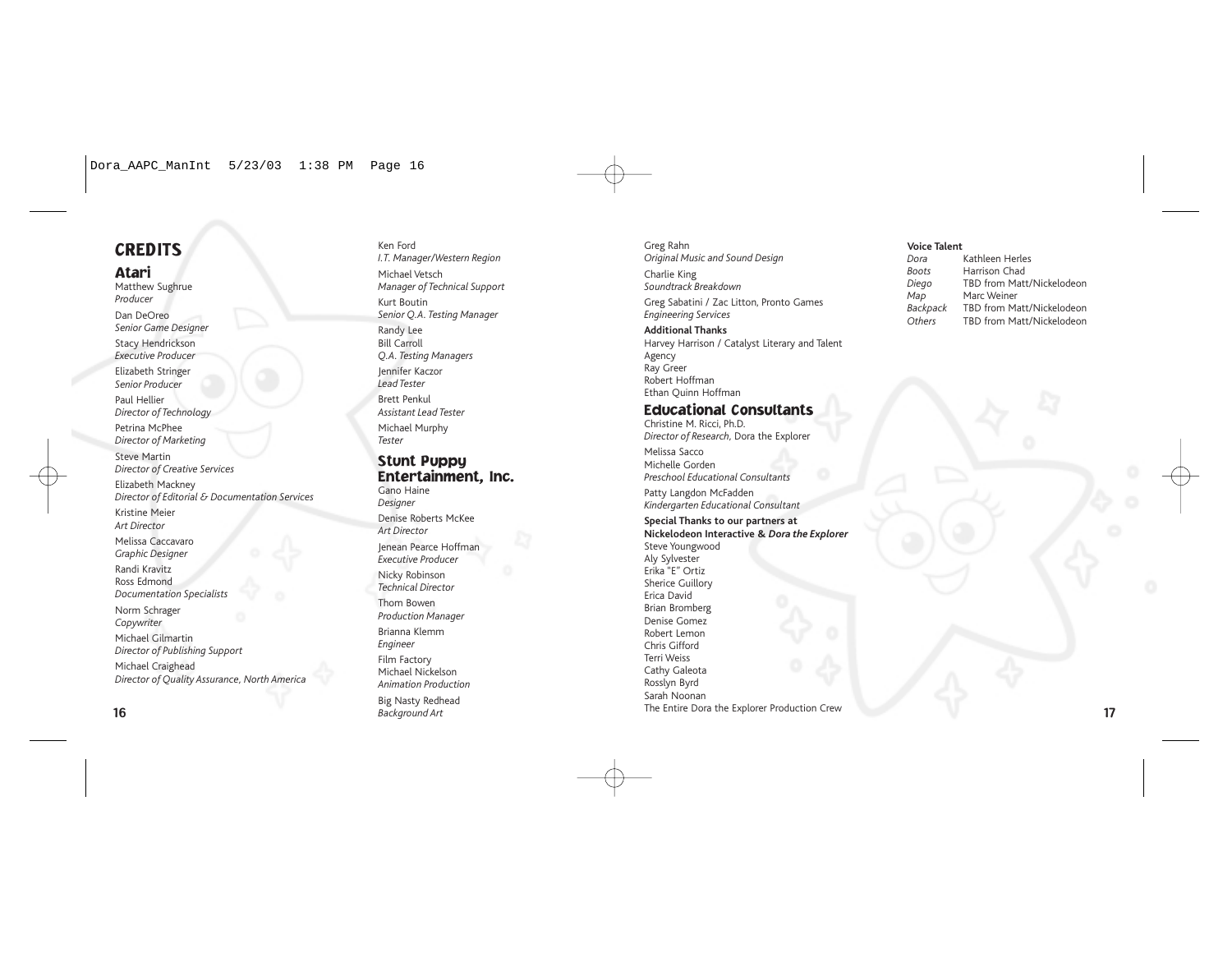

## ATARI WEB SITES

To get the most out of your new game, visit us at:

### **http://www.atarikids.com**

To send e-cards to your friends, download wallpapers, or get access to other free stuff, visit our Freebies section at:

### **www.us.atari.com/freebies**

If you would like to chat with other gamers, as well as developers, visit our Community Forum area at:

### **www.ataricommunity.com**

**Kids, check with your parent or guardian before visiting any web site.**

**Chat Messages: Atari does not monitor, control, endorse, or accept responsibility for the content of chat messages. You are strongly encouraged not to give out identity or other personal information through chat message transmissions. Kids, check with your parent or guardian if you are concerned about any chat you receive.**

Use of Atari web sites is subject to terms and conditions, which you can access at: **www.us.atari.com/terms\_of\_service.asp**

# TECHNICAL SUPPORT (U.S. & CANADA) Help Via the Internet

Up-to-the-minute technical information about Atari products is generally available 24 hours a day, 7 days a week via the Internet at:

### **http://www.atarisupport.com**

Through this site you'll have access to our **FAQ** (Frequently Asked Questions) documents, our **FTP** (File Transfer Protocol) area where you can download patches if needed, our **Hints/Cheat Codes** if they're available, and an **E-Mail** area where you can get help and ask questions if you do not find your answers within the **FAQ**.

**Note:** In the event we must send you a Hint Sheet, FAQ document, patch or update disc via E-mail, we may require verifiable consent from a parent or guardian in order to protect children's privacy and safety online. Consent Forms are available at the web site listed above.

### Help Via Telephone in the United States & Canada

For phone assistance, call **Atari Technical Support** at **(425) 951-7108**. Our **Interactive Voice Response** system is generally available 24/7, providing automated support solutions immediately.

Great News! We've improved our Automated Systems so that you can get product-specific Troubleshooting help more quickly. All you need to do is enter the product's **Part #** when prompted to do so. This will take you directly to all of our known issues and solutions for this title. The product's **Part #** is located in several places (on the CD label, package and/or plastic disc case) and is usually identified by a number such as **04-12345**. When prompted by the Automated System, enter the **last five digits** of your product's Part #. (For example, Part # 04-12345 would require that you enter the "12345" portion of the number for that product.) Note: Some products simply feature a five-digit Part # without an "04-" prefix.

Live support is generally available Monday through Friday, 8:00 AM until 6:00 PM (Pacific Time). **Note:** We may be closed on major holidays.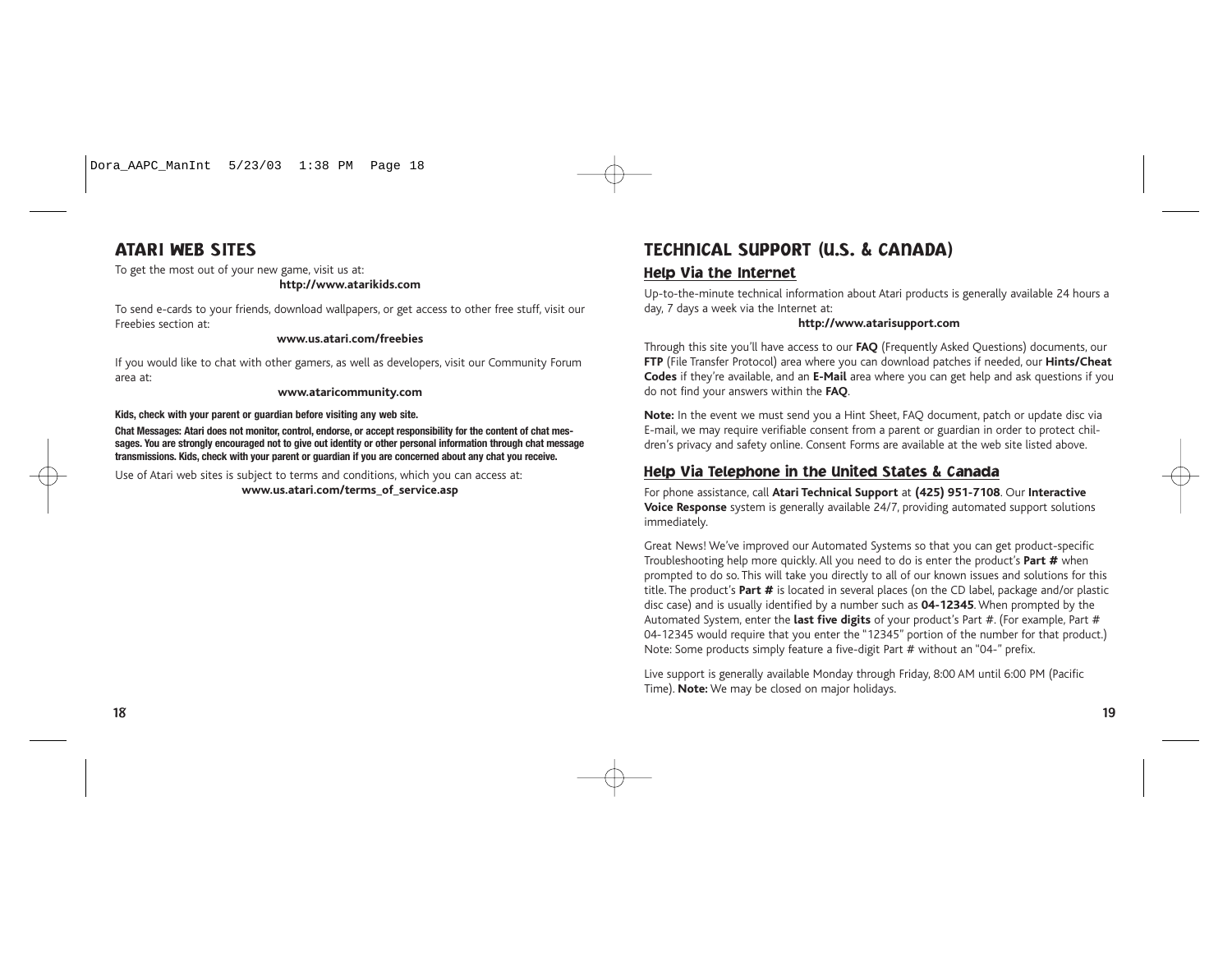Before making your call, we ask that you be at your computer, have the following information available, and be ready to take notes:

**NOTES** 

- System Make and Model
- Processor Type
- Operating System, including version number if possible (such as Windows® 98; Windows® Me)
- RAM (Memory)
- Video and sound card data and drivers
- Any screen or error messages you've encountered (and where)

## Product Return Procedures in the United States & Canada

In the event our technicians at **(425) 951-7108** determine that you need to forward materials directly to us, please include a brief letter explaining what is enclosed and why. Make sure you include the Return Merchandise Authorization Number (RMA#) supplied to you by the technician, and your telephone number in case we need to call you. You will receive the mailing address when the technician gives you the RMA#. Any materials not containing this RMA# will be returned to you unprocessed.

### Warranty Policy in the United States & Canada

If our technicians determine that the product storage medium is found to be defective within ninety (90) days of original purchase, (unless otherwise provided by applicable law), Atari will replace the item free of charge, to the original purchaser, if the item is accompanied by the original dated receipt and packaging.

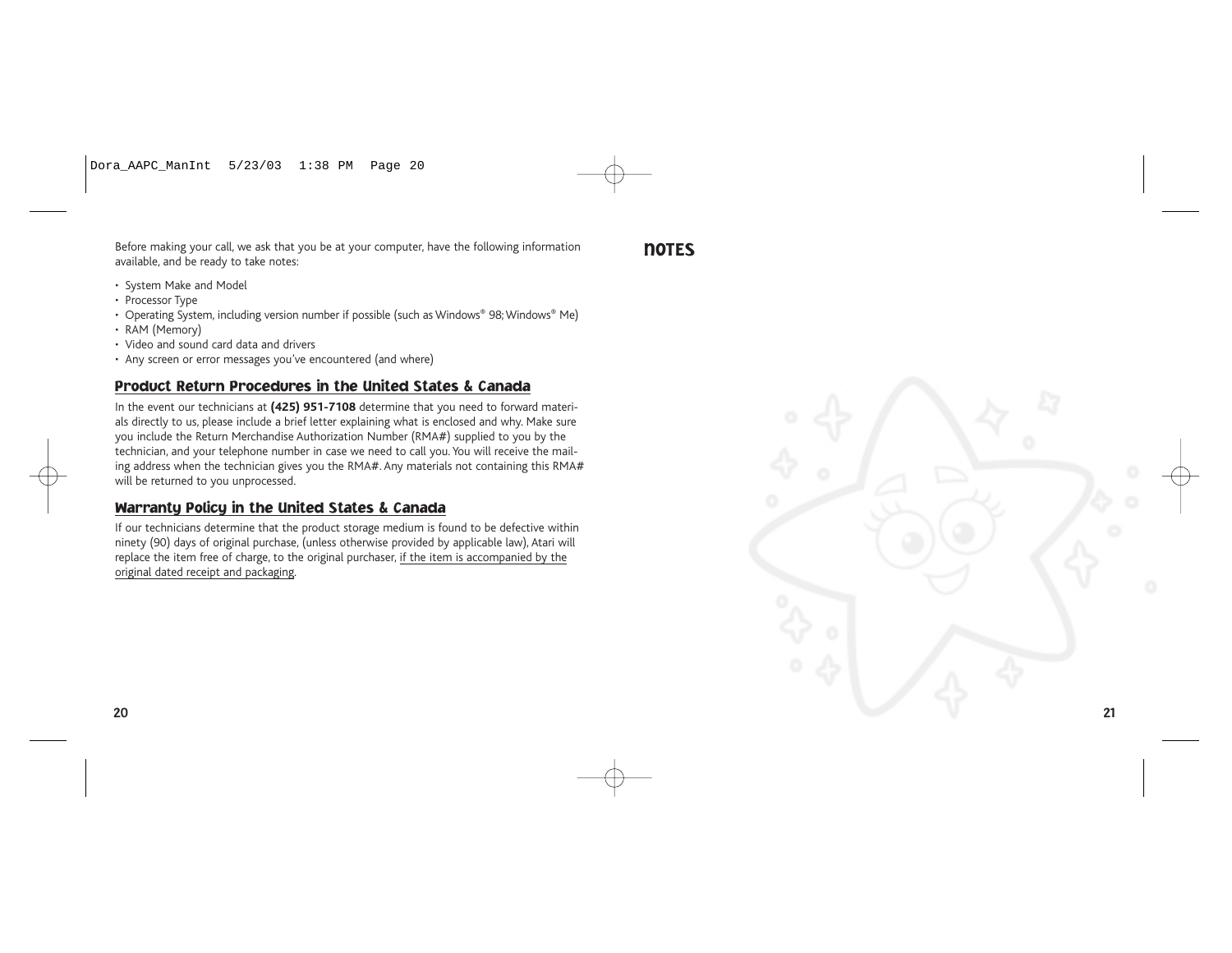

**NOTES** 

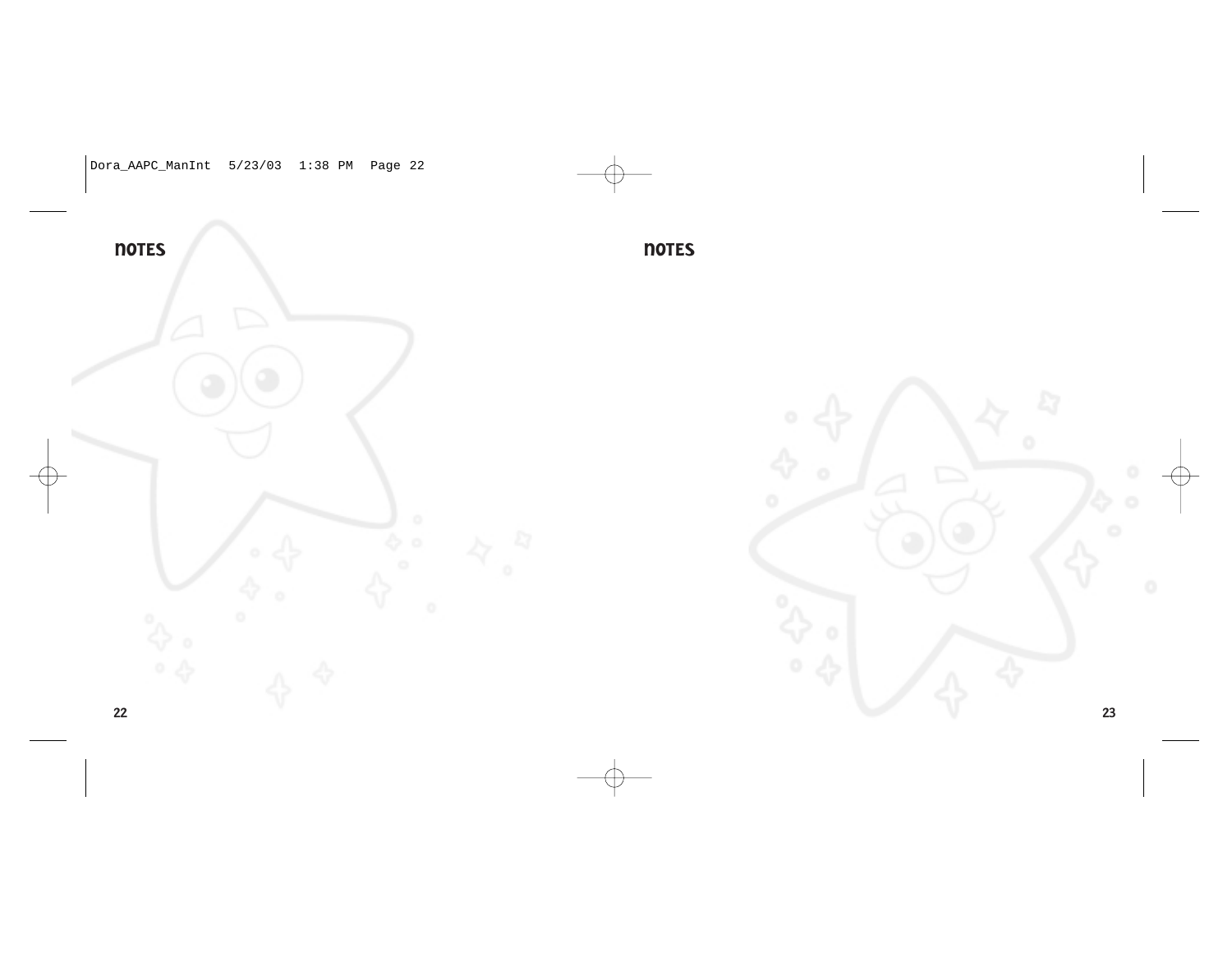# END-USER LICENSE AGREEMENT

**IMPORTANT — READ CAREFULLY:** Please be sure to carefully read and understand all of the rights and restrictions described in this End-User License Agreement ("EULA").

### **AGREEMENT**

This document is an agreement between you and Atari, Inc. and its affiliated companies ("Company"). The enclosed software game disc(s), cartridge or Game Pak ("Software") and any accompanying printed materials are licensed to you only on the condition that you accept all of the terms contained in this EULA.

By opening this package and installing or otherwise using the Software you agree to be bound by the terms of this EULA. If you do not agree to the terms of this EULA you may not install or use the Software and within 15 days of purchase you must call the Tech Support telephone number listed in the manual accompanying the Software (the "Manual"). Select the Automated Phone System's Main Menu option for Consumer Services and follow the prompts.

You will be given a Return Merchandise Authorization number (RMA #) by the technician. You then have 15 days from the date of this contact to return the Software in its protective covering, the Manual and the original sales invoice to the address supplied to you.

If this is a PC product, when you install the Software you will be asked to review and either accept or not accept the terms of the EULA by clicking the "I Accept" button. By clicking the "I Accept" button you acknowledge that you have read the EULA, understand it and agree to be bound by its terms and conditions.

### **COPYRIGHT**

The Software is protected by copyright laws and international copyright treaties, as well as other intellectual property laws and treaties. All title and copyrights in and to the Software (including but not limited to any images, photographs, animations, video, music, text and "applets" incorporated into the Software) and any printed materials accompanying the Software are owned by the Company or its Licensors.

### **GRANT OF LICENSE**

The Software is licensed and not sold to you and its use is subject to this EULA. The Company grants you a limited, personal, non-exclusive license to use the Software in the manner described in the user documentation. The Company reserves all rights not expressly granted to you in this EULA.

### **PERMITTED USES**

1. If the Software is configured for loading on a hard drive, you may install and use the Software on a single computer.

2. You may make and maintain one copy of the Software for backup and archival purposes, provided that the original and copy of the Software are kept in your possession.

3. You may permanently transfer all your rights under this EULA, provided you retain no copies, you transfer all of the Software (including all component parts, the media and printed materials and any upgrades) and the recipient reads and accepts this EULA.

### **RESTRICTIONS**

- 1. You may not delete or obscure any copyright, trademark or other proprietary notice on the Software or accompanying printed materials.
- 2. You may not decompile, modify, reverse engineer, disassemble or otherwise reproduce the Software.
- 3. You may not copy, rent, lease, sublicense, distribute, publicly display the Software, create derivative works based on the Software (except to the extent expressly permitted in the Editor and End-User Variation section of this Agreement or other documentation accompanying the Software) or otherwise commercially exploit the Software.
- 4. You may not electronically transmit the Software from one computer, console or other platform to another or over a network.
- 5. You may not use any backup or archival copy of the Software for any purpose other than to replace the original copy in the event it's destroyed or becomes defective.

### **EDITOR AND END-USER VARIATIONS**

If the Software includes a feature that allows you to modify the Software or to construct new variations (an "Editor"), you may use such Editor to create modifications or enhancements to the Software, including the construction of new levels (collectively the "Variations"), subject to the following restrictions. Your Variations: (i) must only work with the full, registered copy of the Software; (ii) must not contain modifications to any executable file; (iii) must not contain any libelous, defamatory or other illegal material, material that is scandalous or invades the rights of privacy or publicity of any third party; (iv) must not contain any trademarks, copyright-protected work or other property of third parties; and (v) may not be commercially exploited by you, including but not limited to making such Variations available for sale or as part of a pay-per-play or timesharing service.

### **TERMINATION**

This EULA is effective until terminated. You may terminate this EULA at any time by destroying the Software. This EULA will terminate automatically without notice from the Company if you fail to comply with any provisions of this EULA. All provisions of this EULA as to warranties, limitation of liability, remedies and damages will survive termination.

### **LIMITED WARRANTY AND DISCLAIMER OF WARRANTIES**

You are aware and agree that use of the Software and the media on which is recorded is at your sole risk. The Software and media are supplied "AS IS." Unless otherwise provided by applicable law, the Company warrants to the original purchaser of this product that the Software storage medium will be free from defects in materials and workmanship under normal use for ninety (90) days from the date of purchase. The warranty is void if the defect has arisen through accident, abuse, neglect or misapplication. If the Software fails to conform to this warranty, you may at your sole and exclusive remedy, obtain a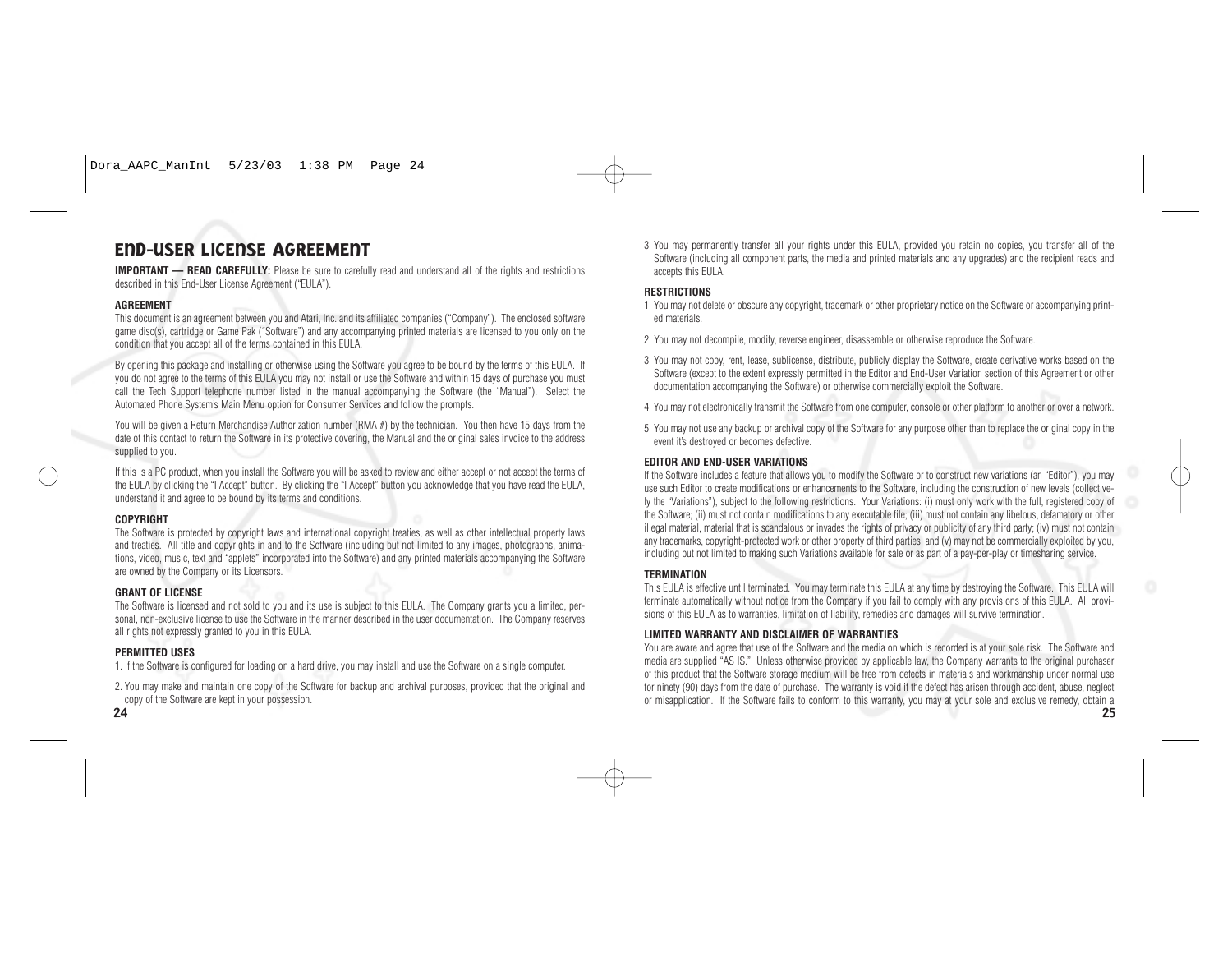replacement free of charge if you return the defective Software. Follow the Product Return Procedures described in the Manual. The Company does not warrant that the Software or its operations or functions will meet your requirements, or that the use of the Software will be without interruption or error.

**TO THE FULLEST EXTENT PERMISSIBLE UNDER APPLICABLE LAW, EXCEPT FOR THE EXPRESS WARRANTY SET FORTH ABOVE, THE COMPANY DISCLAIMS ALL WARRANTIES, EXPRESS OR IMPLIED, INCLUDING AND WITHOUT LIMITATION, THE IMPLIED WARRANTIES OF MERCHANTABILITY AND FITNESS FOR A PARTICU-LAR PURPOSE AND NON-INFRINGEMENT. EXCEPT FOR THE EXPRESS WARRANTY SET FORTH ABOVE, THE COMPANY DOES NOT WARRANT, GUARANTEE OR MAKE ANY REPRESENTATION REGARDING THE USE OR THE RESULTS OF THE USE OF THE SOFTWARE IN TERMS OF ITS CORRECTNESS, ACCURACY, RELIABILITY, CURRENTNESS OR OTHERWISE. SOME JURISDICTIONS DO NOT ALLOW THE EXCLUSION OF OR LIMITA-TIONS ON IMPLIED WARRANTIES, SO THE ABOVE EXCLUSIONS AND LIMITATIONS MAY NOT APPLY TO YOU.**

### **LIMITATION OF LIABILITY**

**IN NO EVENT WILL THE COMPANY OR ITS EMPLOYEES OR LICENSORS BE LIABLE FOR ANY INCIDENTAL, INDIRECT, SPECIAL, CONSEQUENTIAL OR PUNITIVE DAMAGES, OR ANY DAMAGES WHATSOEVER (INCLUDING, WITHOUT LIMITATION, DAMAGES FOR INJURY TO PERSON OR PROPERTY, FOR LOSS OF PROFITS, BUSINESS INTERRUPTION, LOSS OF BUSINESS INFORMATION, LOSS OF PRIVACY, FAILURE TO MEET ANY DUTY AND NEGLIGENCE) ARISING OUT OF OR IN ANY WAY RELATED TO THE USE OR INABILI-TY TO USE THE SOFTWARE, EVEN IF THE COMPANY OR AN AUTHORIZED REPRESENTATIVE OF THE COM-PANY HAS BEEN ADVISED OF THE POSSIBILITY OF SUCH DAMAGES. SOME JURISDICTIONS DO NOT ALLOW THE EXCLUSION OF LIABILITY FOR INCIDENTAL OR CONSEQUENTIAL DAMAGES, SO THE ABOVE EXCLUSION MAY NOT APPLY TO YOU.**

**IN NO EVENT WILL THE LIABILITY OF THE COMPANY FOR DAMAGES WITH RESPECT TO THE SOFTWARE EXCEED THE AMOUNTS ACTUALLY PAID BY YOU FOR THE SOFTWARE.**

### **CHOICE OF LAW AND VENUE**

This EULA is governed by the laws of the United States of America and the State of New York, exclusive of its conflicts of law provisions. The exclusive venue for litigation regarding or arising from this EULA is New York County, New York and you agree to submit to the Jurisdiction of the courts of New York County, New York for any such litigation.

### **MISCELLANEOUS**

If any provision or portion of this EULA is found to be unlawful, void, or for any reason unenforceable, it will be severed from and in no way affect the validity or enforceability of the remaining provisions of the EULA.

This EULA constitutes the entire agreement between you and the Company regarding the Software and its use.

© 2003 Atari Interactive, Inc. All Rights Reserved. All trademarks are the property of their respective owners.

© 2003 Viacom International Inc. All Rights Reserved. Nickelodeon, Nick Jr., Dora the Explorer and all related titles, logos and characters are trademarks of Viacom International Inc.

Developed by Stunt Puppy Entertainment, Inc.

Windows and DirectX are either registered trademarks or trademarks of Microsoft Corporation in the United States and/or other countries.

Pentium is a trademark or registered trademark of Intel Corporation or its subsidiaries in the United States and other countries.

Uses Bink Video Technology. Copyright © 1997-2003 by RAD Game Tools, Inc.

05233